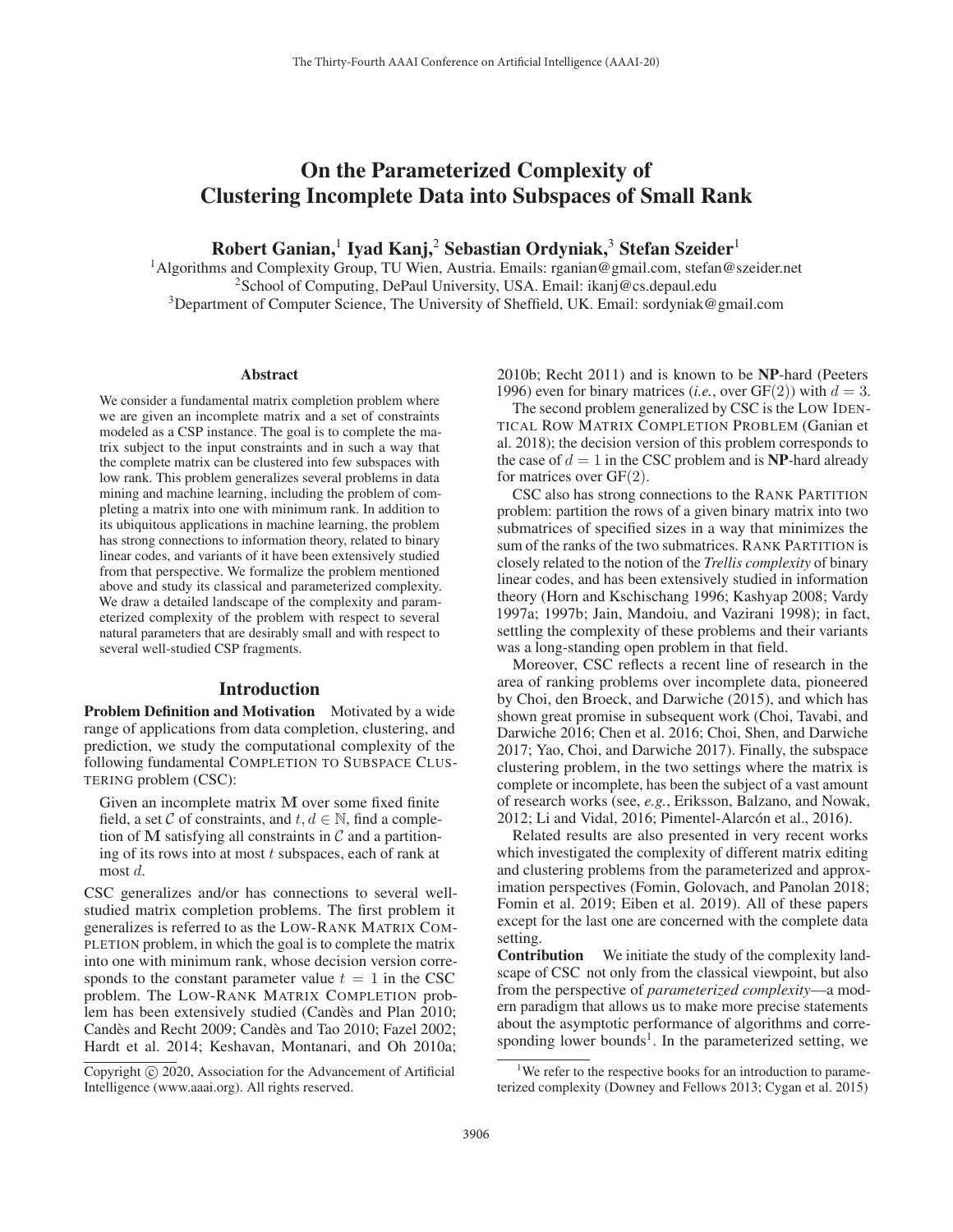| domain         |                             |          |          | $_{k}$   | complexity | result         |
|----------------|-----------------------------|----------|----------|----------|------------|----------------|
| 2              | Ø                           |          |          | $\infty$ | <b>NPc</b> | Peeters (1996) |
|                | V)                          |          | $\infty$ |          | <b>NPc</b> | Theorem 1      |
| $\mathfrak{D}$ | Ø                           | $\infty$ | 2        |          | <b>NPc</b> | Theorem 2      |
| O(1)           |                             | parm     | parm     |          | <b>FPT</b> | Corollary 4    |
|                | LinEq                       | parm     | parm     | parm     | <b>FPT</b> | Theorem 6      |
| $\mathfrak{D}$ | Horn                        | 3        |          | 4        | <b>NPc</b> | Theorem 7      |
| O(1)           | LinEq                       | $\infty$ |          | parm     | $FPT_R$    | Theorem 10     |
|                | $\mathcal{C}^{\mathsf{st}}$ |          | $\infty$ | parm     | <b>FPT</b> | Theorem 13     |

Table 1: An overview of the results for  $\csc[\mathcal{C}]$ . Column domain: 2 means the domain size is 2,  $O(1)$  means that the domain size is bounded by any constant. Column  $C: \emptyset$  means there are no constraints in place, LinEq means the CSP is a conjunction of linear equations, Horn means the CSP is a Horn formula, and  $C<sup>st</sup>$  means that the CSP belongs to a strongly tractable class. Columns d, t and k: numbers mean the respective value is set to these constants,  $\infty$  means that the respective value is unbounded, and parm means that the value is taken as a parameter. Column complexity: the problem corresponding to the respective line is either NP-complete (NPc), fixed-parameter tractable (FPT), or randomized fixed-parameter tractable (FPT<sub>R</sub>).

consider the complexity of a problem modulo the assumption that some parts of the input, referred to as the *parameters*, are expected/desired to be small, and the aim is to obtain algorithms which run in time  $f(k') \cdot n^{\mathcal{O}(1)}$  for some computable function f of the sum  $k'$  of the parameters sum, and input size  $n$ ). Parameterized problems admitting such algorithms are called *fixed-parameter tractable* (FPT).

We study the complexity of CSC with respect to the following three dimensions:

- (1) the set of constraints  $C$ , modeled as an instance of the constraint satisfaction problem (CSP), used to constrain the completion of the matrix;
- (2) the natural parameters  $d$  and  $t$  that define the rank and the number, respectively, of the resulting subspaces; and
- (3) the restrictions on the occurrences of missing entries in the incomplete matrix.

For (1), we consider several natural and well-studied types of constraints, notably linear equations (CSC[LinEq]) and various other tractable fragments of CSP.

In order to formally capture (3), we follow up on the work of Ganian et al. (2018), who introduced and motivated the *covering number* k—a natural restriction on the occurrence of missing entries in matrix completion instances.

We begin by showing that CSC remains **NP**-complete even in severely restricted settings: when there are no constraints, no missing entries (and hence the aim is merely to partition the matrix), and either  $t = 2$  or  $d = 2$ . These lower bounds are tight, in the sense that the considered fragments become tractable for  $t = 1$  or  $d = 1$ .

On the positive side, we show that CSC[LinEq] is FPT parameterized by  $t$ ,  $d$ , and  $k$ , and this parameterization is in fact tight: one cannot drop any of these three parameters without losing tractability. As for the choice of constraints, we also show that the FPT result cannot be extended to arbitrary tractable constraints—for instance, CSC[Horn] (*i.e.*, binary instances with Horn constraints) is NP-hard already for  $t = 1$ ,  $d = 3$ , and  $k \leq 4$ .

We then turn our attention to the two special cases of CSC that have been studied in previous work, namely lowrank matrix completion and distinct row minimization. In the former setting (*i.e.*, when  $t = 1$ ), we show that the **FPT** result for CSC[LinEq] can be transferred to the setting of lowrank matrix completion without taking the target rank  $d$  as a parameter. Our result in the latter setting  $(i.e., when d = 1)$ is even more surprising, as we show that: for *any* tractable class C of constraints, CSC $[\mathcal{C}]$  is **FPT** parameterized by t and k. A summary of our results is provided in Table 1.

# **Preliminaries**

**Matrices** For positive integers i and  $j > i$ , we write [i] for the set  $\{1, 2, \ldots, i\}$ , and  $i : j$  for the set  $\{i, i +$  $1, \ldots, j$ . For an  $m \times n$  matrix **M** (*i.e.*, a matrix with m rows and n columns), and for  $i \in [m]$  and  $j \in [n]$ ,  $M[i, j]$  denotes the element in the *i*-th row and *j*-th column of M. Similarly, for a vector  $d$ , we write  $d[i]$  for the i-th coordinate of d. We write **M**[∗, j] for the *columnvector*  $(M[1, j], M[2, j], \ldots, M[m, j])$ , and  $M[i, *]$  for the *row-vector*  $(M[i, 1], M[i, 2], \ldots, M[i, n])$ .  $|M|$  denotes the number of columns of **M**.

The *domain* of a matrix is the set of elements that the matrix's entries belong to. We mostly consider matrices where the domain is the *finite field*  $GF(p)$  of order p; recall that if p is a prime number, such a field can be equivalently represented as the set of integers modulo p.

The *row-rank* (resp. *column-rank*) of a matrix **M** is the maximum number of linearly independent rows (resp. *columns*) in **M**. It is well known that the row-rank of a matrix is equal to its column-rank, and this number is referred to as the *rank* of the matrix. We let  $rk(M)$  and dr(**M**) denote the rank and the number of distinct rows of the matrix M, respectively.

An *incomplete matrix* over  $GF(p)$  is a matrix that may contain not only elements from  $GF(p)$  but also the special symbol •. An entry is a *missing* entry if it contains •. A (possibly incomplete)  $m \times n$  matrix  $M'$  is *consistent* with an  $m \times n$  matrix **M** if and only if, for each  $i \in [m]$  and  $j \in [n]$ , either  $\mathbf{M}'[i, j] = \mathbf{M}[i, j]$  or  $\mathbf{M}'[i, j] = \bullet$ .

Constraint Satisfaction Problems We will consider a variety of very general classes of *constraint satisfaction prob-*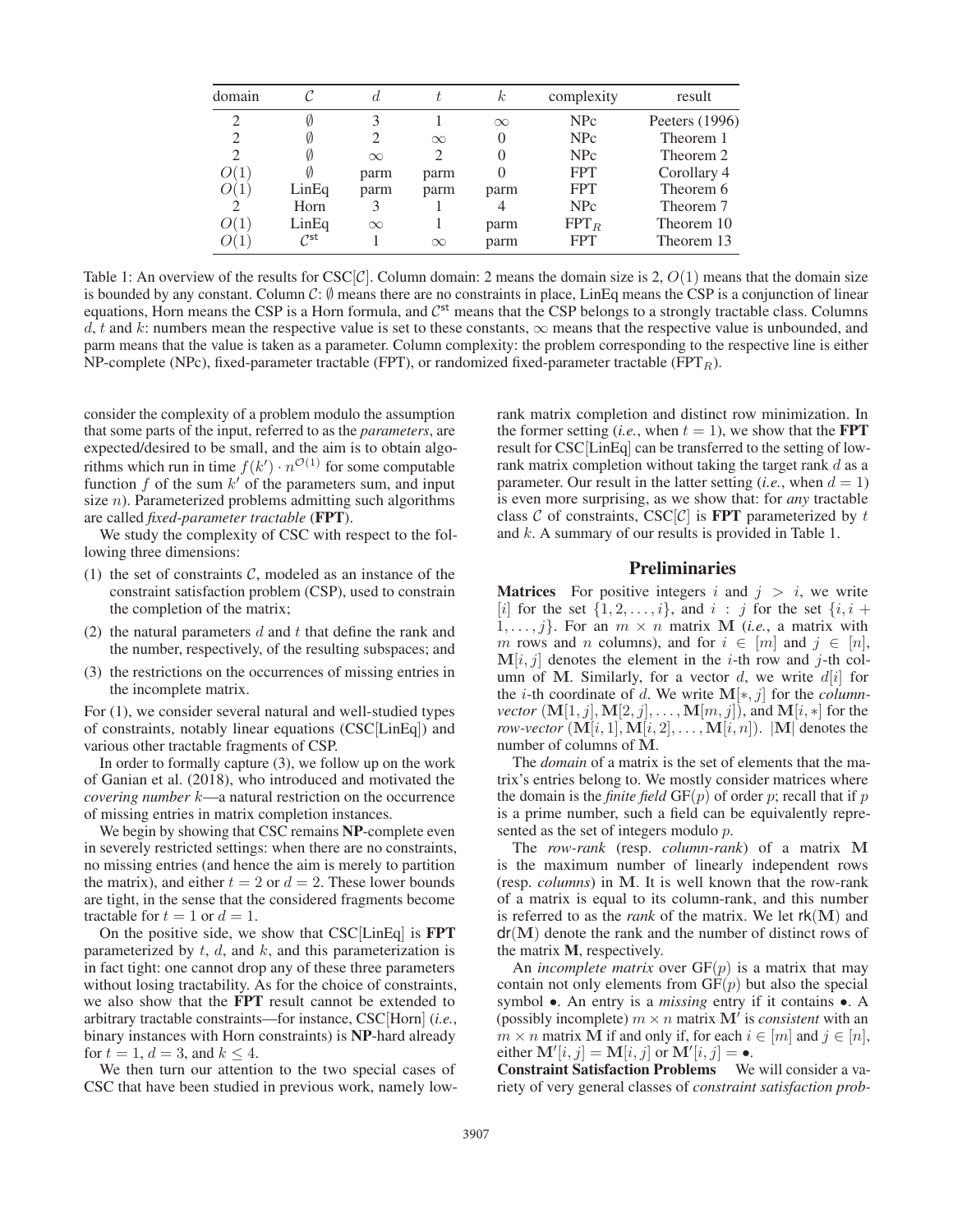*lems*, which we will define in this subsection.

An instance  $\mathcal{I} = (V, D, C)$  of the constraint satisfaction problem (CSP) consists of a set V of variables, a finite domain D of values, and a set C of constraints, each  $c \in C$ specifies allowed combinations of values for some subset  $scope(C) \subseteq V$ . The domain of considered CSP instances will be equal to the domain of the corresponding matrices.

A *partial instantiation* is an assignment  $\alpha : V' \to D$  defined on some subset  $V' \subseteq V$ . If  $V' = V$  then  $\alpha$  is *total*. A constraint  $c \in C$  can be specified by a table with all allowed instantiations or in terms of a global constraint (van Hoeve and Katriel 2006). A partial instantiation  $\alpha$  *satisfies* a constraint c if  $\alpha$  restricted to  $scope(c)$  is allowed by c. A CSP instance I is *satisfiable* (or *consistent*) if there exists a total instantiation  $\alpha$  which satisfies all constraints in C.

A class C of CSP instances is *strongly tractable* if for each partial instantiation  $\alpha$  we can determine in polynomial time whether  $\alpha$  can be extended to a total instantiation that satisfies  $\mathcal I$ . We note that most known tractable classes  $\mathcal C$  are strongly tractable. We denote by  $\text{LinEq} \subseteq \text{CSP}$  the set of all CSP instances defined via a system of linear equations over  $GF(p)$ . Further, we denote by Horn the set of all Boolean CSP instances where each constraint is a Horn clause (*i.e.*, is equivalent to a disjunction of literals where at most one of them is positive). It is well-known that both LinEq and Horn are strongly tractable classes (Carbonnel and Cooper 2016).

# Problem Formulation and Parameters

With the above definitions and notation of matrices and CSP at hand, we can now formally define the general matrix completion problem that we consider. Let  $C \subseteq CSP$  be a class of CSP instances, and  $p$  be a fixed prime.

| COMPLETION TO SUBSPACE CLUSTERING $(CSC[\mathcal{C}])$ |                                                                                  |  |  |  |  |  |
|--------------------------------------------------------|----------------------------------------------------------------------------------|--|--|--|--|--|
| Input:                                                 | An incomplete matrix M over $GF(p)$ , a CSP                                      |  |  |  |  |  |
|                                                        | instance $\mathcal{I} = (\{x_1, \ldots, x_n\}, \text{GF}(p), C) \in \mathcal{C}$ |  |  |  |  |  |
|                                                        | where $n =  M $ , and $d, t \in \mathbb{N}$ .                                    |  |  |  |  |  |
| Task:                                                  | Find a matrix $M'$ such that (i) $M'$ is consistent                              |  |  |  |  |  |
|                                                        | with $M$ ; (ii) the rows of $M'$ can be partitioned                              |  |  |  |  |  |
|                                                        | into at most t submatrices each of rank at most                                  |  |  |  |  |  |
|                                                        | d; and (iii) for each row vector $\mathbf{M}'[i, *]$ , the                       |  |  |  |  |  |
|                                                        | total instantiation $\alpha : x_j \mapsto \mathbf{M}'[i, j]$ satisfies           |  |  |  |  |  |
|                                                        | $\tau$                                                                           |  |  |  |  |  |

Without loss of generality, we assume that the rows of the input matrix are pairwise distinct. To avoid any confusion, we remark that while the focus lies on the completion part of the problem (*i.e.*, finding **M**- ), all our algorithms can also output a valid partitioning satisfying property (ii).

It is easy to observe that  $CSC[\mathcal{C}]$  is at least as hard as  $\mathcal{C}$ . Indeed, an instance  $\mathcal{I} \in \mathcal{C}$  is satisfiable if and only if the  $1 \times m$  matrix with all entries containing  $\bullet$  is a yes-instance of  $CSC[\mathcal{C}]$ . Hence, it is necessary to restrict  $\mathcal C$  to a tractable class of instances. By a similar argument, it follows that  $\mathcal C$ must—in fact—be strongly tractable (in particular, one can model partial instantiations by replacing • with a specific value from D). We will use the notation  $CSC[\emptyset]$  to refer to instances of CSC with no constraints.

Problem Parameterizations As mentioned earlier, we will require a parameter that restricts the placement of missing entries in the input matrix. Such a restriction is necessary since even the simplest matrix completion problems become intractable when missing entries are unrestricted.

The parameter we consider here is the *covering number* (Ganian et al. 2018), which we will henceforth denote as  $k$ . The covering number of a matrix is the minimum number of rows and columns required to cover all missing entries in the matrix<sup>2</sup>. The parameter has recently been used to obtain a complexity map for two subcases of CSC without constraints (Ganian et al. 2018), and is motivated by situations where a known matrix is extended by a few new rows or columns for which only partial information is available.

It is known that  $k$  can be computed in polynomial time (Ganian et al. 2018, Proposition 2).

# The Complexity of Subspace Partitioning

In this section, we draw a parameterized complexity landscape for CSC. For our initial lower bounds, we consider the restriction of CSC[Ø] over GF(2) where  $k = 0$ ; that is, there are no missing entries, and the problem merely asks for a partitioning of the matrix rows into at most  $t$  subspaces, each of rank at most d. We will refer to this problem as BA-SIC SUBSPACE CLUSTERING (BSC). Note that the hardness results we obtain can trivially be lifted to the more general settings of CSC.

We start by showing that BSC remains **NP**-hard even when  $d = 2$ , and that it also remains **NP**-hard even when  $t = 2$ .

**Theorem 1.** BSC is NP-hard for  $d = 2$ .

*Proof.* We prove the theorem by giving a polynomial-time reduction from the NP-hard problem (Holyer 1981) EDGE-PARTITION INTO TRIANGLES: Given an undirected graph G, decide whether  $E(G)$  can be partitioned into triangles. Given an instance G of EDGE-PARTITION INTO TRIANGLES, where  $V(G) = \{v_1, \ldots, v_n\}$  and  $E(G) = \{e_1, \ldots, e_m\}$ , we construct an instance  $\mathcal I$  of BSC as follows. The matrix  $M$ has m rows and n columns, corresponding to the edges and vertices of G, respectively; w.l.o.g., we label the rows and columns by the indices of their corresponding edges and vertices, respectively. The matrix  $\mathcal I$  is basically the characteristic matrix of  $E(G)$  w.r.t.  $V(G)$ , in which  $M[i, j]=1$  iff  $e_i$  is incident to  $v_i$  in G. We set  $d = 2$  and  $t = m/3$ . This completes the construction of  $I$ , which clearly can be performed in polynomial time.

Observe that each row in **M** contains exactly two 1's, and that a set of 3 rows in **M** has rank 2 iff the edges corresponding to the 3 rows form a triangle/cycle in G. With the aforementioned observation in mind, it is now easy to verify that a partitioning of  $E(G)$  into  $m/3$  triangles corresponds to a partitioning of the rows of M into  $m/3$  subspaces each of rank exactly 2. On the other hand, if the rows of **M** can be partitioned into at most  $m/3$  subspaces each of rank at most 2, then from the above observation combined with the fact that any 4 rows of **M** form a subspace with rank greater than 2, it follows that the rows of **M** can be partitioned into exactly  $m/3$  subspaces each of rank exactly 2; this partitioning corresponds to a partitioning of  $E(G)$  into  $m/3$  triangles.  $\Box$ 

<sup>&</sup>lt;sup>2</sup>An entry at position  $\mathbf{M}[i, j]$  is *covered* by row i and column j.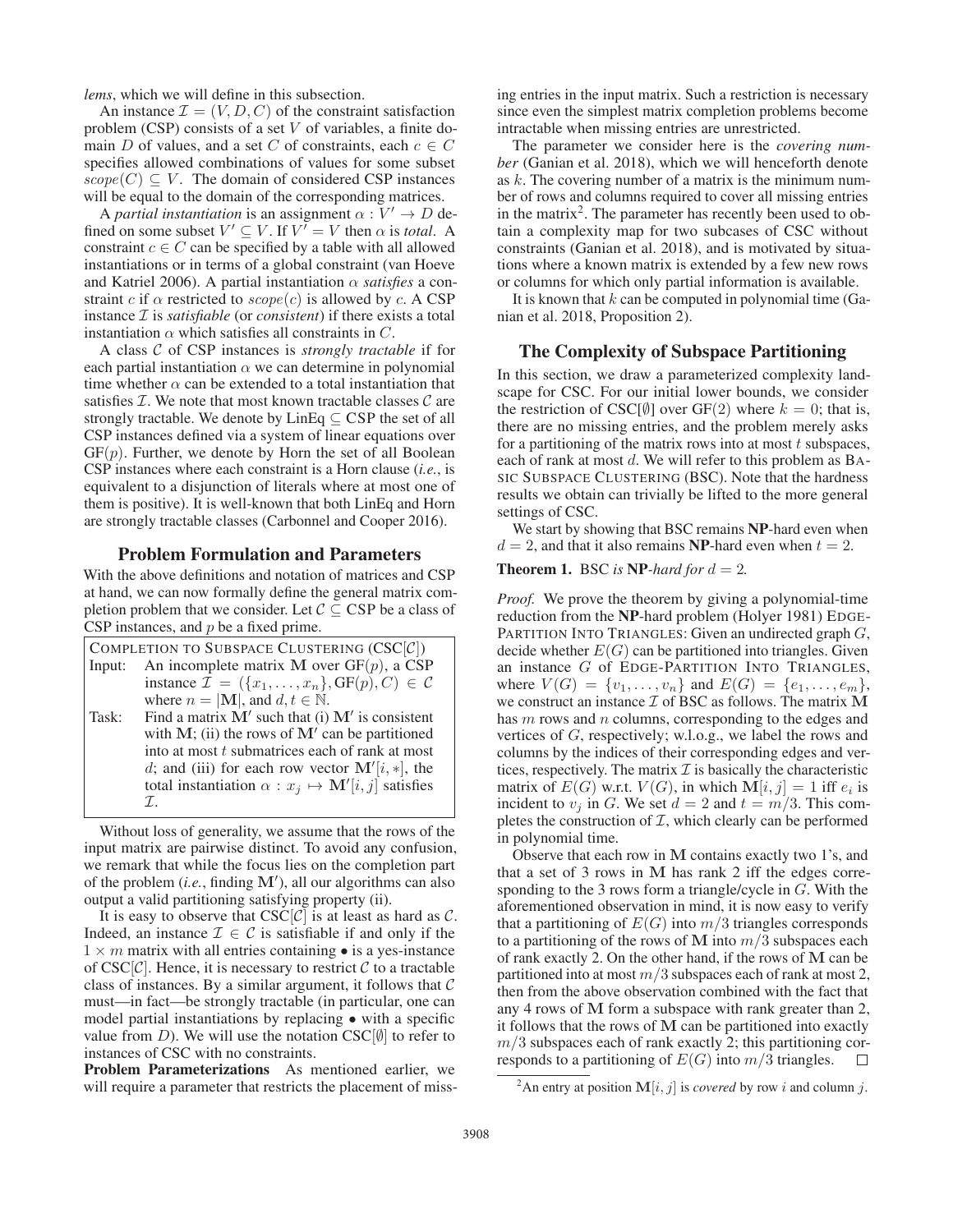### **Theorem 2.** BSC *is* **NP**-hard even for  $t = 2$ .

*Proof.* (Sketch) The polynomial-time reduction is from an NP-hard restriction of MAX CUT, and is an adaptation of the reduction from MAX CUT given by Horn and Kschischang (1996) to show that the  $n/2$ -PARTITION RANK PERMUTA-TION problem  $(n/2$ -PRP) is NP-hard, which is, in turn, an adaptation of a reduction given by Garey, Johnson, and Stockmeyer (1976) to show that MINIMUM CUT INTO EQUAL-SIZED SUBSETS is NP-hard. (Recall that in the unweighted MAX CUT problem, we are given an undirected graph G and  $w \in \mathbb{N}$ , and the question is whether the vertex-set of G can be partitioned into two parts such that the number of edges across the partition is at least w.) In the  $n/2$ -PRP problem, we are given an  $m \times n$  binary matrix and  $w \in \mathbb{N}$ , and the question is whether the columns of the matrix can be partitioned (or permuted) into two equal-size parts, each with  $n/2$  columns, such that the sum of the ranks of the two submatrices induced by the two parts is at most  $w$ . Since in an instance of BSC with  $t = 2$  we can transpose the matrix and instead ask whether the columns of the transpose matrix can be partitioned into two subspaces each with rank at most  $d$ , the only differences between BSC and  $n/2$ -PRP are the requirement that the two submatrices have equal number of columns and the requirement that the sum of their ranks is upper bounded by a given number, as opposed to that each of their ranks is upper bounded by the same given number. We will sketch how the proof of the **NP**-hardness of  $n/2$ -PRP can be modified to work for the restriction of BSC to  $t = 2$ . As noted above, in what follows, we may assume that, for an instance of BSC, we ask for a partition of the matrix columns (not the rows) into two subspaces each of rank at most  $d$ ; denote this restriction of BSC as 2-BSC.

The reduction is from a restriction of MAX CUT to instances  $(G, w)$  satisfying three properties: (i) The edgecomplement graph of G is connected, (ii)  $|E(G)|-|V(G)|$ is even, and (iii)  $|V(G)|^2 - w$  is even. Such a restriction can be easily shown to be NP-hard. For instance, one can start from an instance of the NP-hard problem (Garey and Johnson 1990) MAX CUT ON CUBIC GRAPHS, which can be easily verified to satisfy (i), and add a small gadget to make it satisfy (ii) and (iii), in case it does not already satisfy them. (For example, assuming that it does not satisfy (ii), to make it satisfy it without violating (i), a triangle and an edge joining a vertex of the triangle to a vertex in G can be added, and we increase  $w$  by 3. Now assuming that the resulting graph does not satisfy (iii), to make it satisfy it without violating (i) and (ii), we can add a new triangle and two edges between two vertices of the triangle and the same vertex in the graph, and increase  $w$  by 4.) This certainly results in an NP-hard restriction of MAX CUT; denote this restriction as RES-MAX CUT. The reason for using such a restriction of MAX CUT (as opposed to MAX CUT) is that (i) it is crucial for an argument in the adapted NP-hardness proof by Horn and Kschischang, (ii) it simplifies the construction (as there will be no need anymore for distinguishing two cases in the construction), and (iii) it is needed for ensuring that the upper bound on the sum of the ranks is even, and hence, can be split equally into an upper bound on the rank of each subspace.

Next, we briefly discuss the required additional changes in the NP-hardness proof for  $n/2$ -PRP to make it work for 2-BSC. We follow the terminology of Horn and Kschischang as much as possible. Let  $(G, w)$  be an instance of RES-MAX CUT, where  $G$  has  $M$  vertices and  $N$  edges. We construct the following graph  $G'$  from  $G$ , which is the same construction as that of Horn and Kschischang, albeit without the need to distinguish the two cases based on whether or not  $|E(G)| - |V(G)|$  is even. Let  $V(G) = \{v_1, \ldots, v_M\}$ . Introduce a new set of M vertices  $\{v_{M+1},\ldots,v_{2M}\}\)$ . Start with  $V(G) \cup \{v_{M+1}, \ldots, v_{2M}\}\$  (and no edges), and add the following edges: (1) Form a clique on  $\{v_{M+1},\ldots,v_{2M}\}$ ; (2) form a complete bipartite graph with  $V(G)$  as one part and  $\{v_{M+1},\ldots,v_{2M}\}\$ as the other; and (3) add the complement of the edge-set of G between the vertices in  $V(G)$ . Finally, replace each  $v_i$ ,  $i \in [2M]$ , with a clique  $C_i$  on  $M^3$  many vertices  $\{c_{i,j} \mid j \in [\dot{M}^3]\}\$  and connect vertex  $c_{i,j}$  in  $C_i$  to vertex  $c_{j,i}$  in  $C_j$ , for  $i, j \in [2M]$ , iff  $v_i$  and  $v_j$  are connected. Let the resulting graph be  $G'$ . Finally, let  $M$  be the incident binary matrix whose rows correspond to the vertices of  $G'$ and columns to the edges of G, and such that an entry in **M** is 1 iff the corresponding vertex and edge are incident in  $G'$ ; set  $t = 2$  and  $d = M^4 - (M^2 - w)/2 - 1$ .

From this point on, the proof of Horn and Kschischang follows with some minor modifications.  $\Box$ 

The above results imply the parameterized intractability (*i.e.*, para-NP-hardness) of BSC w.r.t. each of the parameterizations by  $d$  and  $t$ . This begs the question about the parameterized complexity of BSC parameterized by both d and  $t$  (*i.e.*, by  $d + t$ ). The following simple observation helps us answer the aforementioned question:

Observation 3. *Let* **M** *be a complete matrix with distinct rows over some finite domain* Ω*. Then any subspace of* **M** *of rank at most d contains at most*  $|\Omega|^d$  *rows.* 

The above observation follows by fixing a basis of the subspace of rank at most  $d$ , and noting that each vector/row in the subspace (including the basis vectors) can be written as a linear combination of the (at most)  $d$  vectors in the basis.

#### **Corollary 4.** BSC *is* **FPT** *parameterized by*  $d + t$ *.*

*Proof.* Observation 3 implies that the input matrix **M** in any yes-instance of BSC must have at most  $t \cdot |\Omega|^d$  rows; otherwise, the instance can be rejected. This means that the instance can be solved by brute force in FPT-time.  $\Box$ 

Next, we consider the possibility of lifting this FPT result to the more general setting of  $CSC[\mathcal{C}]$ . However, even for the case when  $\mathcal{C} = \emptyset$ , the result of Peeters (1996) implies the para-NP-hardness of the problem parameterized by  $d + t$ , as they show the NP-hardness of the problem of completing a binary matrix into one of rank 3. This implies:

# **Observation 5.** CSC[ $\emptyset$ ] *is* NP-*hard even for*  $t = 1$  *and*  $d = 3$ .

It follows from the above observation that restrictions must be imposed on the missing entries in the matrix if any FPT results are to be obtained. As the main positive result for this section, we show that parameterizing by  $d + t + k$  allows us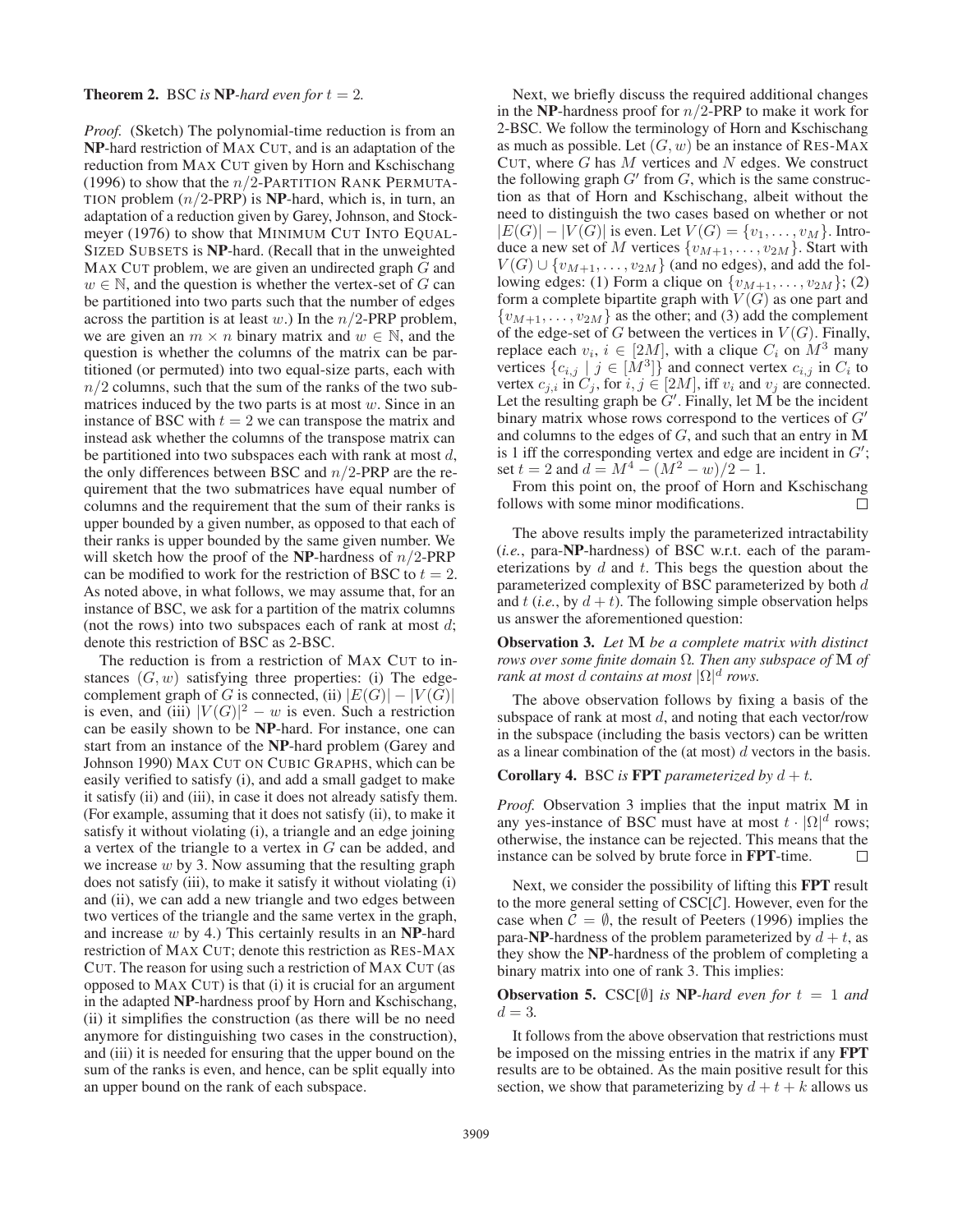to obtain a fixed-parameter algorithm not only for  $CSC[\emptyset]$ , but also in the presence of linear equations.

## **Theorem 6.** CSC[LinEq] *is* **FPT** *parameterized by*  $d+t+k$ *.*

*Proof.* We give an FPT algorithm for CSC[LinEq] parameterized by  $d + t + k$ . Let  $(\mathbf{M}, \Gamma, t, d)$  be an instance of CSC[LinEq], where  $\Gamma \in$  LinEq is a set of linear constraints (equations) having to hold at each row, and as before, let  $\Omega$ denote the domain from which the matrix values are drawn. Let  $R$  and  $C$  denote the sets of the rows and columns in **M**, respectively, that cover the missing entries, and note that  $|R| + |C| \leq k.$ 

First, we upper bound the number of rows of **M** by a function of the parameter, in any yes-instance  $(M, \Gamma, t, d)$ of CSC[LinEq]. It suffices to upper bound  $|\overline{R}|$  by a function of the parameter, where  $\overline{R}$  is the set of rows in M that are not in R. Partition  $|\overline{R}|$  into groups such that all rows in the same group agree on all the entries in the columns in C. The number of resulting groups is at most  $(|\Omega| + 1)^{|C|} \leq (|\Omega| +$  $1)^k$ , as each entry whose column is in C contains either  $\bullet$  or a domain value. Fix a group Y . Since **M** does not contain identical rows, any two rows in  $Y$  must differ on at least one column not in  $C$ , and hence, must be completed into distinct rows in any solution of (**M**, Γ, t, d). By Observation 3, the number of rows in any subspace of  $M$  of rank at most  $d$  is  $|\Omega|^d$ , and hence the total number of rows in any completion of **M** for a yes-instance  $(M, \Gamma, t, d)$  is at most  $t \cdot |\Omega|^d$ . We conclude that the number of rows in group  $Y$  is at most  $t \cdot |\Omega|^d$  in any yes-instance of the problem. It follows that the total number of rows in  $|\overline{R}|$  is at most  $t \cdot |\Omega|^{d} \cdot (|\Omega| + 1)^{|C|}$ , and hence the number of rows in M is at most  $t \cdot |\Omega|^d$ .  $(|\Omega| + 1)^{|C|} + k$ , which is a function of the parameter, in any yes-instance (**M**, Γ, t, d) of CSC[LinEq]; otherwise, we can reject the instance.

Suppose now that **M** meets the above upper bound on the number of rows. Next, we enumerate all partitions of the rows of M into t parts. Clearly, this enumeration takes **FPT**-time. Let these parts be  $R_1, \ldots, R_s$ , where  $s \leq t$ .

As the last step, for an enumeration  $R_1, \ldots, R_s$ , we need to check if each  $R_i$ ,  $i \in [s]$ , has rank at most d; if this is the case, we accept the instance. If no enumeration leads to acceptance, we reject the instance. To check whether a subset  $R_i$ ,  $i \in [s]$ , of vectors has rank at most d, we enumerate each subset B of at most d vectors in  $R_i$  as basis for  $R_i$ ; note that the total number of vectors in  $R_i$  is upper bounded by a function of the parameter, and hence so is the number of subsets that needs to be enumerated. We introduce a variable (over  $\Omega$ ) for each missing entry in a row of  $R_i$ ; let X be the set of the introduced variables. For each (remaining) vector  $\vec{v} \in R_i \setminus B$ , we enumerate the at most d coefficients over  $\Omega$  of  $\vec{v}$  that result from writing  $\vec{v}$  as a linear combination of the vectors in  $B$ . We introduce  $n$  linear equations, over (a subset of) the variables in  $X$ , corresponding to the equations resulting from writing each entry in  $\vec{v}$  as a linear combination of the corresponding entries in the vectors in  $B$ , w.r.t. the enumerated  $\leq d$  coefficients for  $\vec{v}$ . Let  $\Gamma_0$  be the system of linear equations obtained over all vectors  $\vec{v} \in R_i \setminus B$ . Finally, for each row  $\vec{v} \in R_i$ , we add copies of the equations in  $\Gamma$ 

|  |  |  |                  | $x_1$ $x_2$ $x_3$ $x_4$ $x_5$ $n+1$ $n+2$ $n+3$                                        |  |
|--|--|--|------------------|----------------------------------------------------------------------------------------|--|
|  |  |  |                  | 1. $\bullet \bullet \bullet \bullet \bullet \bullet \bullet \quad 0 \qquad 0 \qquad 1$ |  |
|  |  |  |                  | 2. $\bullet \bullet \bullet \bullet \bullet \bullet \bullet 1 1 1$                     |  |
|  |  |  |                  | 3. 1 1 0 1 0 1 1                                                                       |  |
|  |  |  | 4. 0 0 0 0 0 0 1 |                                                                                        |  |

Figure 1: The matrix  $M$  in the construction used in Theorem 7 for the instance of  $SAT<sup>R</sup>$  with variables  $x_1, \ldots, x_5$ , one positive clause  $\{x_1, x_2, x_4\}$ , and two negative clauses  $\{\overline{x_1}, \overline{x_2}, \overline{x_4}\}\$ and  $\{\overline{x_3}, \overline{x_5}\}$ .

(over the terms corresponding to the entries of  $\vec{v}$ ) to ensure that every row satisfies the constraints. We solve  $\Gamma_0$  together with the copies of  $\Gamma$  for each row in  $R_i$  in polynomial time  $(e.g., using Gaussian elimination)$ . Clearly,  $R_i$  has rank at most d with each row satisfying the constraints in  $\Gamma$  iff one of the resulting linear systems, over all enumerations, has a solution. This step takes FPT-time, and so does the whole algorithm. П

Theorem 6 begs the question of whether there is something specific about linear equations in this setting, or whether the result can be lifted to any strongly tractable class of CSPs. As our last result in this section, we show that the latter is not possible—already for the highly restrictive class of Horn CSPs, CSC[Horn] becomes NP-hard even when  $t = 1$  and the number of rows (which naturally upper-bounds  $k$  and  $d$ ) is at most 4.

**Theorem 7.** CSC[Horn] *is* NP-hard even when  $t = 1$  and *the input matrix has 4 rows.*

We will prove the above theorem via a polynomial-time reduction from a restriction of SAT, referred to as  $SAT<sup>R</sup>$ , which we first show to be NP-hard. Call a clause in a CNF formula *positive* (resp. *negative*) if it consists of only positive (resp. negative) literals. An instance of  $SAT<sup>R</sup>$  consists of a CNF formula  $F$  satisfying the following three properties: (i) each clause in  $F$  is either positive or negative; (ii) the positive clauses are pairwise disjoint; and (iii) for each positive clause  $C = \{x_1, \ldots, x_r\}$  there is a negative clause  $C' = {\overline{x_1}, \ldots, \overline{x_r}}$  in F over the same variables, referred to as the *dual* of C.

# Lemma 8. SAT<sup>R</sup> is NP-complete.

*Proof Sketch for Theorem 7.* Let F be an instance of  $SAT<sup>R</sup>$ over *n* variables  $x_1, \ldots, x_n$ . Denote by *P* and *N* the sets of positive and negative clauses in  $F$ , respectively. We construct a matrix **M** with 4 rows and  $n + 3$  columns, where column i of **M** corresponds to variable  $x_i$ , for  $i \in [n]$ . The entries of **M** are defined as follows. First, the 4 entries in column  $n + 3$  are all set to 1. In row 1, the entries in the first n columns (corresponding to the variables) are set to •, and the two entries in columns  $n + 1$  and  $n + 2$  are set to 0. In row 2, the entries in the first n columns are set to  $\bullet$ , the entry in column  $n + 1$  is set to 1, and the entry in column  $n + 2$ is set to 0. In row 3, each entry corresponding to a variable that appears in  $P$  is set to 1, all other entries in columns  $1, \ldots, n$  (corresponding to variables) are set to 0, and both entries in columns  $n + 1$  and  $n + 2$  are set to 1. Finally, in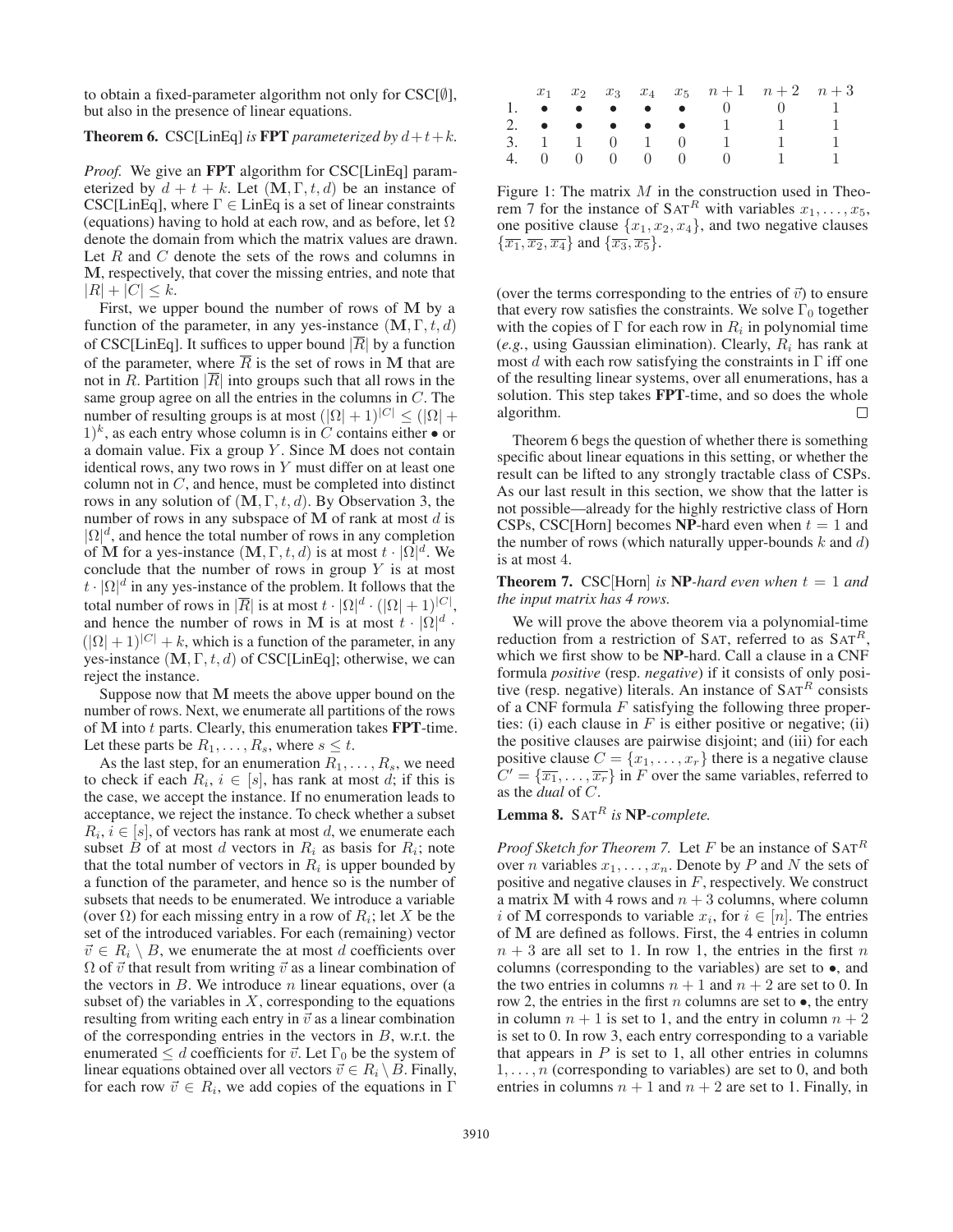row 4, all entries in columns  $1, \ldots, n + 1$  are set to 0, and the entry in column  $n + 2$  is set to 1. This completes the construction of **M**. We refer to Figure 1 for an example of this construction.

The Horn formula  $H$  associated with the instance of  $CSC[{\rm Horn}]$ , is defined as follows. The variables of  $F$  are also variables in  $H$ , where variable  $x_i$  is associated with column i in M. We create the new Boolean variables  $x_{n+1}, x_{n+2}$  in H that are associated with columns  $n + 1$ ,  $n + 2$  of **M**, respectively. The clauses of  $H$  are defined as follows. For each clause  $C \in N$ , create the clause  $C \cup \{x_{n+1}\}\$ and add it to H; let  $N'$  be the set of clauses in H created this way. For each clause  $C \in P$ , create the clause  $C' \cup \{x_{n+2}\}\$  and add it to H, where  $C'$  is the dual of C (*i.e.*, the clause consisting of the negations of the positive literals in C); let  $P'$  be the set of clauses in  $H$  created this way. This completes the construction of H. Finally, we set  $d = 3$ . Let  $(M, H, d)$  be the resulting instance of CSC[Horn]. Clearly, (**M**, H, d) can be constructed from  $F$  in polynomial time. We have:

Claim 9. *In any valid completion of* **M** *into a matrix* **M**- *,*  $\mathsf{w}e$  *have*  $\mathsf{rk}(\mathbf{M}')=3$  *or*  $\mathsf{rk}(M')=4$ *. Moreover,*  $\mathsf{rk}(\mathbf{M}')=4$  $3 \text{ iff } M'[1, *] = M'[2, *] + M'[3, *] + M'[4, *] \text{ (addition)}$ in  $GF(2)$ ), which is equivalent to saying that  $M'[1, i] =$  $\mathbf{M}'[2, i]$  *iff*  $\mathbf{M}'[3, i] = 0$ *, for every*  $i \in [n]$ *.* 

To show the correctness of the above claim, we make the following observations. Since (the complete) rows 3 and 4 of **M** are independent, and since adding any two rows of **M** results in a 0 entry in column  $n + 3$ , which is 1 for all rows of **M**, any completion of **M** results in a matrix of rank at least 3, and hence, of rank 3 or 4. This shows the first part of the claim. Now suppose that **M** has a valid completion into a matrix  $M'$  of rank 3. By the same token as above, we can assume that the completed rows 2, 3, and 4 of **M**- form a basis for the rows of  $\mathbf{M}'$ , and hence we have  $\mathbf{M}'[1, *] =$  $M'[2, *] + M'[3, *] + M'[4, *]$ . Now since row 4 of M' contains all 0's in columns  $1, \ldots, n$ , it follows from the above equation that  $M'[1, i]$  and  $M'[2, i]$  agree on precisely those columns  $i \in [n]$  for which  $\mathbf{M}'[3, i] = 0$ .

Now suppose that F is satisfiable, and let  $\tau$  be a satisfying assignment for F. Consider the completion of **M** into a matrix  $\mathbf{M}'$  that assigns to entry  $\mathbf{M}[1, i]$ , for  $i \in [n]$ , the value assigned by  $\tau$  to  $x_i$ , and completes row 2 of M in accordance with the equation  $\mathbf{M}'[1, i] = \mathbf{M}'[2, i]$  iff  $\mathbf{M}'[3, i] = 0$ , for  $i \in [n]$ . Clearly, because the previous equation is satisfied, we have  $rk(M') = 3$ . It is not difficult now to show that each row in  $M'$  satisfies  $H$ .

To prove the converse, suppose that for the instance  $(M, H, d)$  of CSC [Horn] the matrix M has a valid completion  $\mathbf{M}'$  with  $rk(\mathbf{M}') = 3$ . Let  $\tau$  be the truth assignment to F that assigns variable  $x_i$  the value  $\mathbf{M}'[1, i]$ , for  $i \in [n]$ . It can be easily verified that  $\tau$  satisfies F.  $\Box$ 

# Special Cases of CSC

In the second part of our paper, we turn our attention to the two notable special cases of CSC that have been studied in previous work: low-rank matrix completion and distinct row minimization.



Figure 2: Illustration of a matrix and its compatibility graph. The vertex label indicates the corresponding row number.

Low-Rank Matrix Completion We consider the special case where  $t = 1$ , *i.e.*, the task of minimizing the rank of the matrix. We will refer to this problem as LOW-RANK MA-TRIX COMPLETION  $(CSC_R)$ . Note that the lower bound presented in Theorem 7 immediately carries over to this setting as well, implying that  $CSC_R$ [Horn] is intractable. However, we will show that in contrast to the more general case of  $CSC[LinEq]$  (which requires all three parameters d, t, and k),  $CSC_R[LinEq]$  is already fixed-parameter tractable parameterized only by k; note that  $CSC_R[\emptyset]$  is NP-hard due to Observation 5.

**Theorem 10.**  $CSC_R[LinEq]$  *parameterized by k is* **FPT**.

*Proof Sketch.* Let **M** be the input matrix and Γ be the set of linear constraints imposed over the rows of **M**. At a high level, we follow a similar strategy as that of Ganian et al. (2018) to establish the tractability of  $CSC_R[\emptyset]$ . In particular, we will compute sets  $R$  and  $C$  of covering rows and columns (where  $|R| + |C| = k$ ), and branch over certain *signatures* that capture information about the dependencies among the rows in  $R$  and columns in  $C$ . In each branch, we obtain a system of equations that needs to be solved in order to determine whether the signatures are valid—*i.e.*, whether it is possible to choose dependent rows and columns in the way specified by the signature while satisfying all constraints. A key distinction is that when checking for the validity of a signature, here we also need to make sure that all equalities in  $\Gamma$  are satisfied. Once we determine which signatures are valid, we choose one that minimizes the total rank.  $\Box$ 

Distinct Row Clustering Finally, we turn to the special case where  $d = 1$ , *i.e.*, the task of minimizing the number of distinct rows in the matrix. We will refer to this problem as DISTINCT ROW CLUSTERING  $(CSC<sub>DR</sub>)$ . Here, we can obtain a result which is surprisingly generic: for any strongly tractable class C of CSP, CSC<sub>DR</sub>[C] is **FPT** parameterized merely by  $k$ . We start with a brief introduction of the compatibility graph and treewidth, two concepts that are key tools for our result.

Let M be an incomplete matrix over  $GF(p)$ . We say that two rows of **M** are *compatible* if whenever the two rows differ at some entry, then one of the rows has a • at that entry. The *compatibility graph* of **M** (Ganian et al. 2018), denoted by  $G(\mathbf{M})$ , is the undirected graph whose vertices correspond to the row indices of **M** and in which there is an edge between two vertices if and only if their two corresponding rows are compatible. An illustration is provided in Figure 2.

Let C be a class of CSP instances and  $\mathcal{I} = (\mathbf{M}, I_C, t)$  be an instance of  $CSC_{DR}[\mathcal{C}]$ . We say that a set of rows R of M is *compatible* if all pairs of rows in R are pairwise compatible.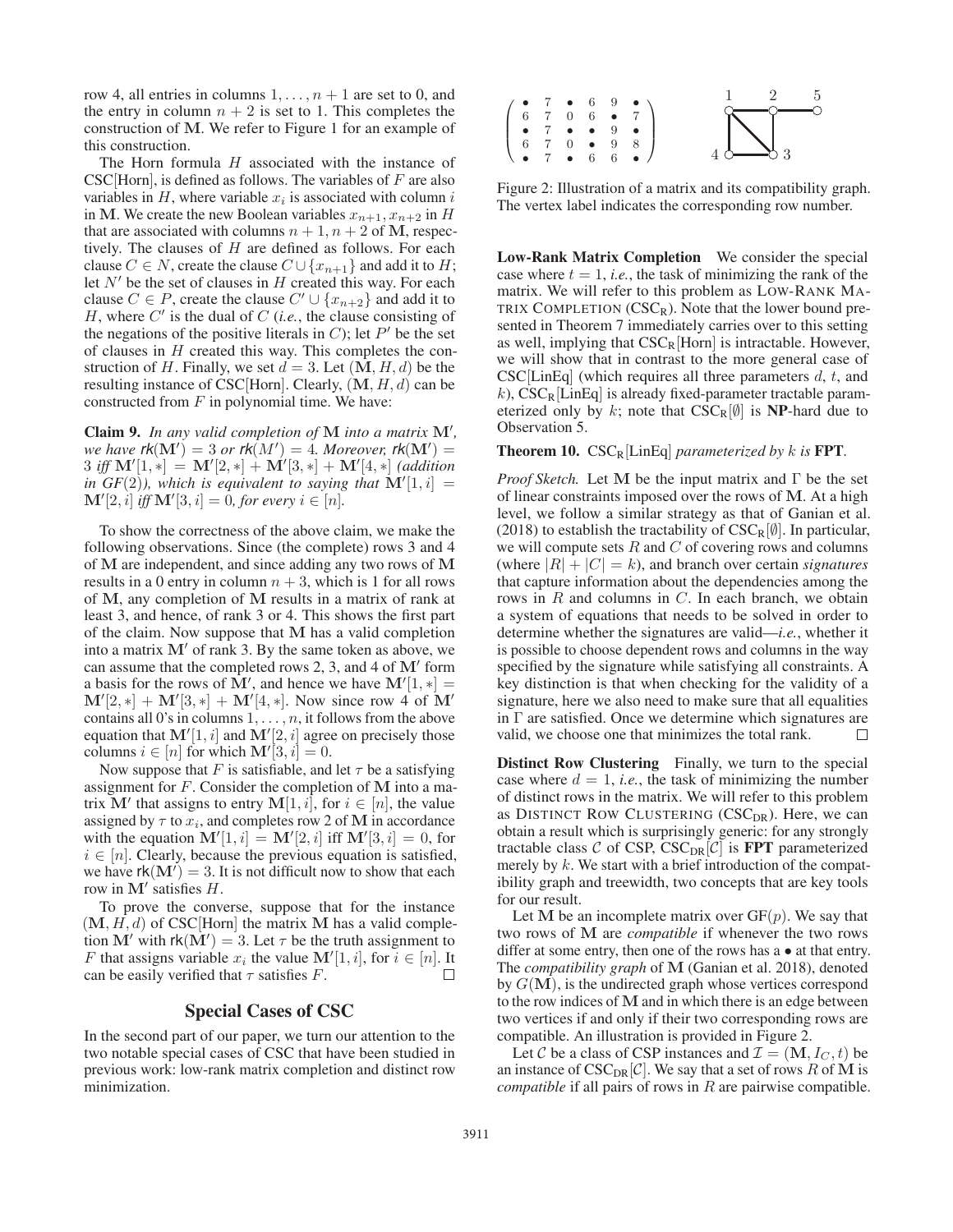For a set of rows R and a column index c, let  $E(R, c)$  be the set of all values occurring at column  $c$  in any row in  $R$ , *i.e.*,  $E(R, c) = \{ r[c] : r \in R \}$ . Note that if R is a set of compatible rows, then  $E(R, c)$  contains at most one value other than  $\bullet$  for every column index c. Hence, for a set R of compatible rows and a column index  $c$ , we can define  $U(R, c)$  to be equal to the unique value in  $E(R, c) \setminus \{ \bullet \}$ if  $E(R, c) \setminus \{ \bullet \} \neq \emptyset$  and equal to  $\bullet$ , otherwise. Moreover, we denote by  $U(R)$  the unique row defined by  $U(R)[c] =$  $U(R, c)$  for every column index c.

Observation 11. *A set* R *of rows of* **M** *can be completed to the same row if and only if* G(**M**[R, ∗]) *forms a clique and the partial instantiation given by*  $U(R)$  *can be extended to a total instantiation that satisfies*  $I_C$ *.* 

The above observation implies that a solution for  $\mathcal I$  can be thought of as a consistent partition  $P$  of the vertex set of G(**M**) into cliques, where *consistent* means that the (partial) instantiation represented by  $U(\alpha(P))$  can be extended to a total instantiation satisfying  $I_C$ , for every  $P \in \mathcal{P}$ , where  $\alpha$ denotes the natural bijection from the set of vertices of  $G(\mathbf{M})$ to the set R of rows of **M**.

A *tree-decomposition*  $T$  of a graph  $G = (V, E)$  is a tuple  $(T, \chi)$ , where T is a tree and  $\chi$  is a function that assigns each tree node x a set  $\chi(x) \subseteq V$  of vertices such that the following conditions are met: (i) For every vertex  $v \in V(G)$ , the set of tree nodes x with  $v \in \chi(x)$  forms a non-empty subtree of T. (ii) For every edge  $uv \in E(G)$  there is a tree node x such that  $u, v \in \chi(x)$ . We call the sets  $\chi(x)$  bags, where  $\chi(x)$  is the bag associated with x. The *width* of a treedecomposition  $(T, \chi)$  is the size of a largest bag minus 1. A tree-decomposition of minimum width is called *optimal*. The *treewidth* of a graph  $G$ , denoted by  $tw(G)$ , is the width of an optimal tree decomposition of G.

The following lemma provides us with the main tool needed for our tractability result as it allows us to reduce DISTINCT ROW CLUSTERING to the task of obtaining an upper bound on the treewidth of the compatibility graph.

Lemma 12. Let  $\mathcal{C}^{st}$  *be a strongly tractable class of CSP instances. Then*  $CSC_{DR}[\mathcal{C}^{st}]$  *parameterized by the treewidth of the compatibility graph is fixed-parameter tractable.*

*Sketch of Proof.* Let  $\mathcal{I} = (\mathbf{M}, I_C, t)$  with  $I_C$  $({x_1, \ldots, x_n}, D, C)$  be the given instance of  $CSC_{DR}[C^{st}]$ and let G be its associated compatibility graph, *i.e.*,  $G =$  $G(M)$ . We will show the lemma using a dynamic programming algorithm on a tree-decomposition of G. Since it is well-known (Kloks 1994; Bodlaender 1996; Bodlaender et al. 2016) that a tree decomposition of width  $\omega$  can be computed in fixed-parameter tractable-time parameterized by  $\omega$ , we can in the following assume that we are given a tree decomposition  $(T, \chi)$  of G of width  $\omega$ .

For a subgraph  $H$  of  $G$ , we say that  $P$  is a *partition of a*  $H$ *into cliques* if  $\{V(P) : P \in \mathcal{P}\}\$  partitions the vertex set of  $V(H)$  and  $H[P]$  is a clique for every  $P \in \mathcal{P}$ . If it holds additionally that the partial instantiation given by  $U(\alpha(V(P)))$ can be extended to a total instantiation satisfying  $I_C$ , then we say that  $P$  is a *consistent* partition of  $H$  into cliques. For every node  $x \in V(T)$ , we will compute the set  $\mathcal{R}(x)$  of records

containing all pairs  $(\mathcal{P}, c)$  such that: (i)  $\mathcal P$  is a consistent partition of  $G[\chi(x)]$  into cliques, and (ii) c is the minimum integer such that  $G[\chi(T_x)]$  has a consistent partition  $\mathcal{P}'$  into c cliques with  $\mathcal{P} = (\{ \overrightarrow{P'} \cap \chi(n) : P' \in \overrightarrow{P'} \} \setminus \{\emptyset\})$ . Note that given  $\mathcal{R}(x)$  for every node  $x \in V(T)$ , we can easily obtain a solution for  $\mathcal I$ . In particular,  $\mathcal I$  is a yes-instance if and only if  $\mathcal{R}(r)$ , where r is the root of T, contains a record  $(\emptyset, t')$  with  $t' \leq t$ .  $\Box$ 

We can now show the main result of this section.

**Theorem 13.** Let  $C_D^{\text{st}}$  be a class of strongly tractable CSP *instances over a finite domain*  $\Omega$ *. Then*  $\text{CSC}_{\text{DR}}[\mathcal{C}^{\text{st}}]$  *parameterized by* k *is* FPT*.*

*Proof.* Let  $\mathcal{I} = (\mathbf{M}, I_C, t)$  with  $I_C = (\{x_1, ..., x_n\}, D, C)$ be the given instance of  $CSC_{DR}[\mathcal{C}]$ , let G be its associated compatibility graph, *i.e.*,  $G = G(M)$ . We begin by computing a set  $R_{\bullet}$  of rows and  $C_{\bullet}$  of columns such that  $|R_{\bullet} \cup C_{\bullet}|$  ≤ k and every occurrence of  $\bullet$  in M is contained in a row or column in  $R_{\bullet} \cup C_{\bullet}$ . Let R and C be the set of rows and columns of M, respectively. Let  $P$  be the unique partition of  $R \setminus R_{\bullet}$  such that two rows r and r' belong to the same set in  $P$  if and only if they are identical on all columns in  $C \setminus C_{\bullet}$ . Then  $|P| \leq (|\Omega| + 1)^k$ , for every  $P \in \mathcal{P}$ , since two rows in P can differ on at most  $|C_{\bullet}| \leq k$  entries, each having  $(|\Omega|+1)$  values to be chosen from. Moreover, any two rows in  $R \setminus R_{\bullet}$  that are not contained in the same set in  $P$  are not compatible, which implies that they appear in different components of  $G \setminus R_{\bullet}$  and hence the set of vertices in every component of  $G \setminus R_{\bullet}$  is a subset of P, for some  $P \in \mathcal{P}$ . It is now straightforward to show that tw $(G) \leq k + (|\Omega| + 1)^k$ , and hence,  $tw(G)$  is bounded by a function of the parameter  $k$ . The theorem now follows by Lemma 12.  $\Box$ 

# **Conclusion**

We initiated the study of a fundamental matrix clustering problem, in the incomplete data setting, and subject to constraints imposed on the completed matrix. Here, the addition of constraints expands the applications of the problem in a similar manner as in preference learning (Choi, den Broeck, and Darwiche 2015).

We investigated the parameterized complexity of the problem with respect to natural parameters and painted a detailed landscape of its complexity. Our findings give tight parameterized complexity results with respect to the parameters under consideration, as well as show the NP-completeness of several important matrix partitioning problems. Many of the obtained fixed-parameter tractability results can be lifted to the setting where the completion is subject to a tractable CSP that satisfies mild additional restrictions.

We hope that our encouraging results will evoke further research on this general topic, as there is much room for generalization and extension. For instance, a natural extension is to consider the case where the domain is part of the input, as this would allow the use of global constraints such as the all-different and permutation constraints. Moreover, a natural open problem that ensues from our work is to determine the parameterized complexity of  $CSC[\mathcal{C}]$  where  $\mathcal C$  is the class of bijunctive constraints.